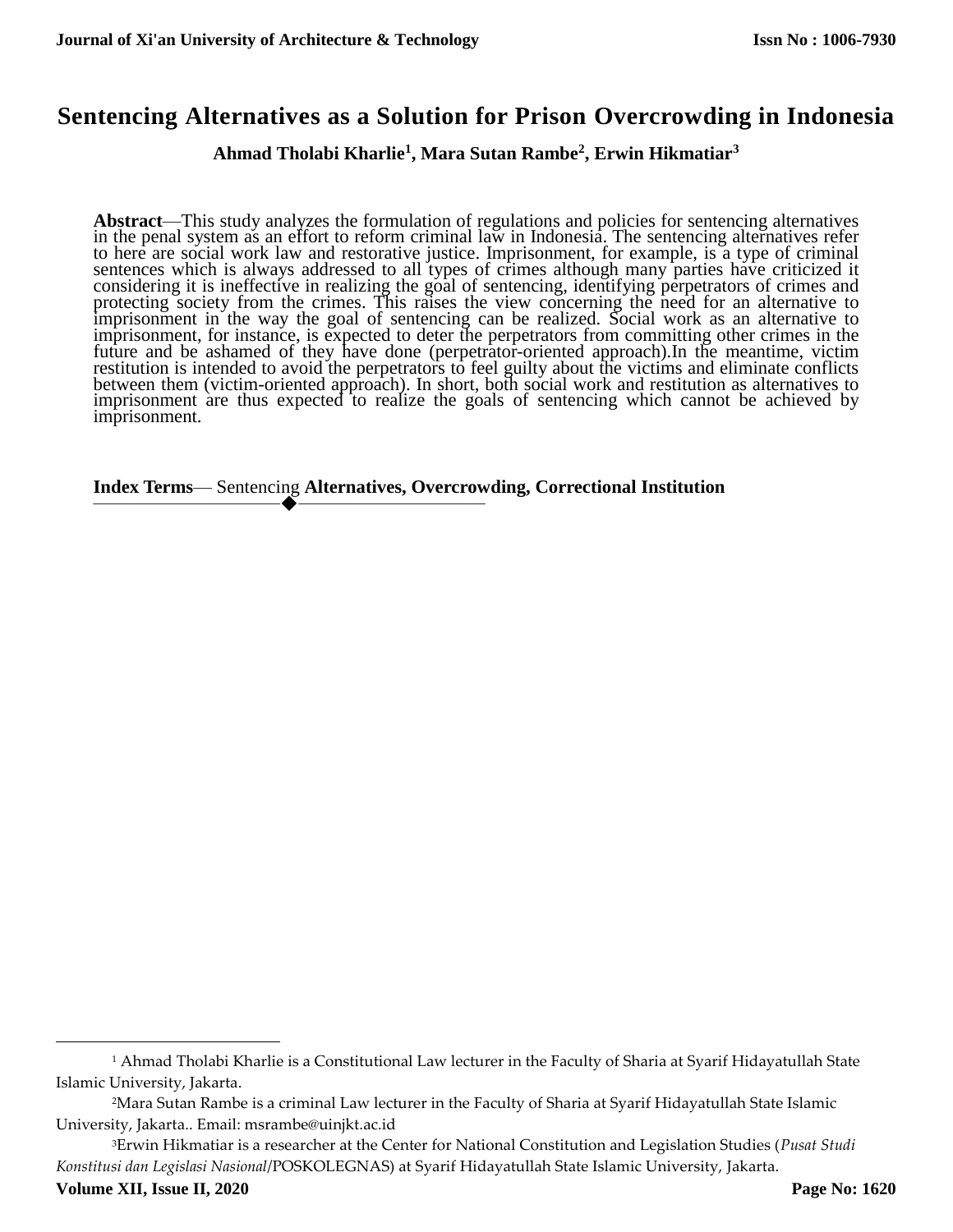## **1 Introduction**

Crimes and criminal matters have changed over time. Over the centuries, their existence has been debated by experts. If viewed from the social development theory, such change is a natural thing as humans will always try to improve their welfare by basing themselves on their past experiences. The discussion of criminal acts according to the Criminal Code (*Kitab Undang-Undang Hukum Pidana*/KUHP) in the original Dutch text uses the term strafbaarfeit and delict. Both terms are translated into Indonesian, as known in the study of criminal law and statutory regulations, with various terms such as criminal acts, criminal offences, criminal incidents, punishable acts, and any acts subjected to legal actions.

Besides criminal acts as parts of criminal law, criminal sentences also become an issue that often attracts public attention. This is because they have become justice barometer in criminal law enforcement. The issue concerning the justice system in law enforcement practices does not merely focus on its existence as a philosophical matter. Another issue also occurs on how the philosophy is applied in real and measurable life. To this end, the justice in criminal law is not a matter of taste or feeling of the public prosecutors or judges based on the legal authority they have, but a matter of sense of justice for society that needs to have clear, firm and measurable instruments.

The types of crimes become a complex problem in criminal conviction because only by identifying them, criminal justice can be finally decided as the implementation of the public's view of life about justice in criminal law (philosophy of criminal law and sentences), which is suitable or appropriate to impose on perpetrators of crimes. Therefore, discussing the issues on criminal sentences is inseparable from the philosophy of criminal law, politics of criminal law and social and criminal policies).

The imposition of criminal sentences must always maintain sense of justice. Through such imposition, conflicts are expected to end. As the result, the goals of the criminal law including prosperity, peace, and balance among societies will be achieved. In the meantime, the objectives of modern criminal law always lead to liberation, fostering and protecting the community. Sudarto mentions that "the criminal law of a nation is a very important indication to see the level of its civilization because the way a nation views on ethics (social order), society, and religiosity and morals is implied." Such thoughts are renewed in Indonesia and included in the existing criminal law. The renewal of criminal law is not merely improving the existing law. According to A. Radbruch: "renewing criminal law does not mean improving it, but replacing it with something better instead<sup>57</sup>

In this case, Roeslan Saleh states: "criminal law reform essentially implies an effort to carry out a reorientation and reform to criminal law according to the central socio-political, sociophilosophical and socio-cultural values of the Indonesian people which underlie the social, criminal and legal policies in Indonesia."

Apart from various opinions concerning the urgency of reforming the Criminal Code (KUHP), it can prominently be seen that the criminal sanctions such as fines in the Criminal Code are considered to be very incompatible with current needs, both in terms of currency values and criminalization objectives; and Criminal Stelsel in the Criminal Code is even a reflection of the civilization of a nation.

To this end, it is very interesting to recall what Muladi once mentioned: "applying the criminal law formulated more than one hundred years ago in dogmatically juridical terms in the present social context will clearly give a 'bad image' to the criminal justice system." In addition, Barda Nawawi Arief states that: "If viewed from the criminal law policy, the phenomenon of imprisonment which seems 'wasteful' certainly contradicts to the tendency recognized by the international world today, avoiding imprisonment as far as possible by implementing selective and limitative policies, as a result of the growing strength of criticism and sharp highlight on the application of imprisonment as a sentence. "

Barda Nawawi Arief's statement is in line with what has happened in prisons in Indonesia. The Ministry of Law and Human Rights confirms that prison institutions in Indonesia experienced over capacity in 2018. This refers to a total of 255 thousand detainees and prisoners. According to the Minister of Law and Human Rights, Yasonna Laoly, the number of detainees and prisoners is more than the capacity of detention rooms. "The total number of detainees and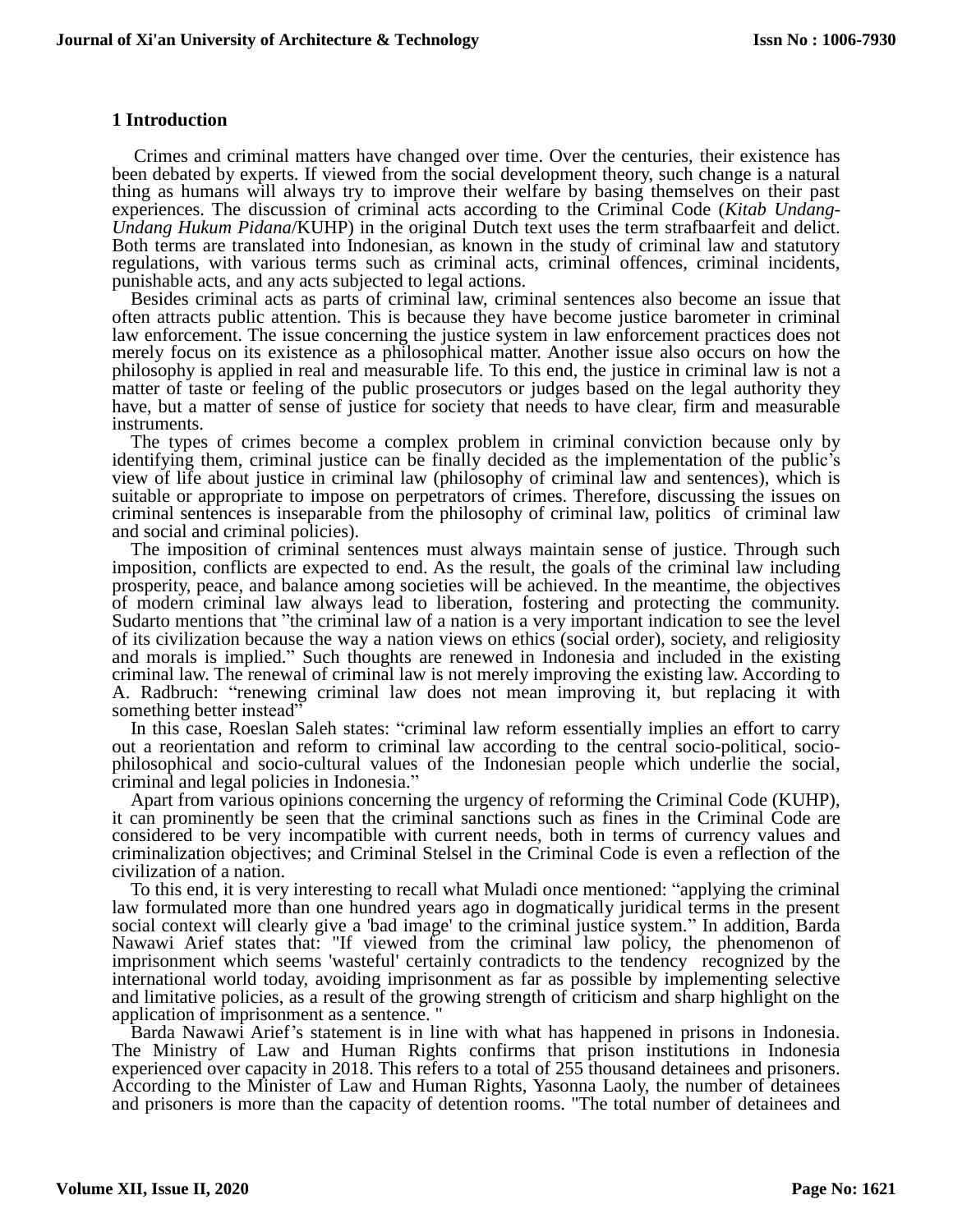prisoners is about 256.273 with only 125.712 rooms available. According to Laoly, 241.402 or 94 percent of the detainees and prisoners are men, while 14.325 or 6 percent of them are women. In addition to the overcapacity, Laoly also mentions that the meal costs will reach IDR 1.79 trillion in 2019. This happens because the number of prisoners has increased, even exceeding the capacity of penitentiaries and detention centers.

#### **1.1 CRITICISM AND URGENCY OF PRISON REFORM**

In enforcing the criminal law against any acts that violate it, one of the criminal sentences used most often as a means to deal with such acts is deprivation of physical liberty (imprisonment) which is custodial in nature. However, in its development, many have questioned the use of imprisonment as a means to reduce crimes. When viewed in term of its objectives to achieve, Herman G. Moeller argues there are conflicting matters in its philosophy including:

1. The objectives of imprisonment; to guarantee the safety of prisoners and to provide opportunities for them to rehabilitate.

2. The nature of the above objectives often results in dehumanizing the prisoners and ultimately causing them some losses as they are way too long in the institution. Consequently, they are unable to continue their lives and to be productive in society.

Moeller adds the nature of the objectives often leads to dehumanization and brings losses for productivity.

If the concept of imprisonment is intended to retaliate or alienate the prisoners judging from their conviction, it turns out that prisons are unable to serve as an institution that can reduce crime. However, the development of the Penitentiary system in developed countries, such as the Netherlands and the United Kingdom, shows a significant movement that leads to ignoring the imprisonment system. In the Netherlands, for instance, various studies show that people are not worried about imprisonment, but are instead afraid of administrative sanctions, such as the permanent revocation of identity card, professional permit, and alike. This indicates that the concept of imprisonment in the criminal system is no longer effective. Therefore, there is a need for a new system that is expected to accommodate these interests.

The holding cells and detention cages are not as strong as iron. Prison has been weak since the beginning, just as weak as the Indonesian criminal law system which copies the Netherlands a country that has no cultural ties to the soul of this nation. The existence of prison serves as hotels or guesthouses for travelers, as a place to rest and plan and then travel the next day. Prison does not give benefits for the law enforcement in this country.

Its function as a place to restrain the capability or power of the perpetrators of crimes is only useful at the time being. It seems to be a place for them to stay for a moment after committing a crime, just like a snake that can sleep longer in a cave after attacking and eating its prey. In another word, prison has become a cave for criminals to enjoy their time after committing a crime or to avoid the tantrums of those who hate them. The regulation on imprisonment as one of the main sentences is mentioned in article 10 of the Criminal Code. The Dutch had introduced imprisonment system to Indonesian when they colonized them and implemented their Wetboek van Strafrecht in the colonized country. WvS is the one that has finally displaced the role of customary and religious laws which once regulated the life order of the Indonesian people.

In addition, the prison is also a safe place to use drugs and distribute them. Illicit drug trafficking in Penitentiaries and Detention Centers remains rampant even though the implementation of death sentence for drug trafficking has been carried out on several cases. President Joko Widodo stated in his speech that Indonesia has reached the stage of drug emergency. He would not grant pardon or clemency for convicted drug dealers. In addition, based on the national statistics, there have been 4.5 million people affected by drugs in Indonesia and there are 1.2 million people who cannot be rehabilitated considering that they suffer from severe condition. The results of a survey and investigation by the National Narcotics Agency (*Badan Narkotika Nasional/*BNN), shows 60 percent of drug trafficking in Indonesia is controlled behind bars.

Hazairin further explains that the criminal justice system is very ineffective. He has discovered various deficiencies such as financial problems, budget, legislation, rehabilitation, and so on. He has seen so many deficiencies that the prison is no longer relevant and needs to replace.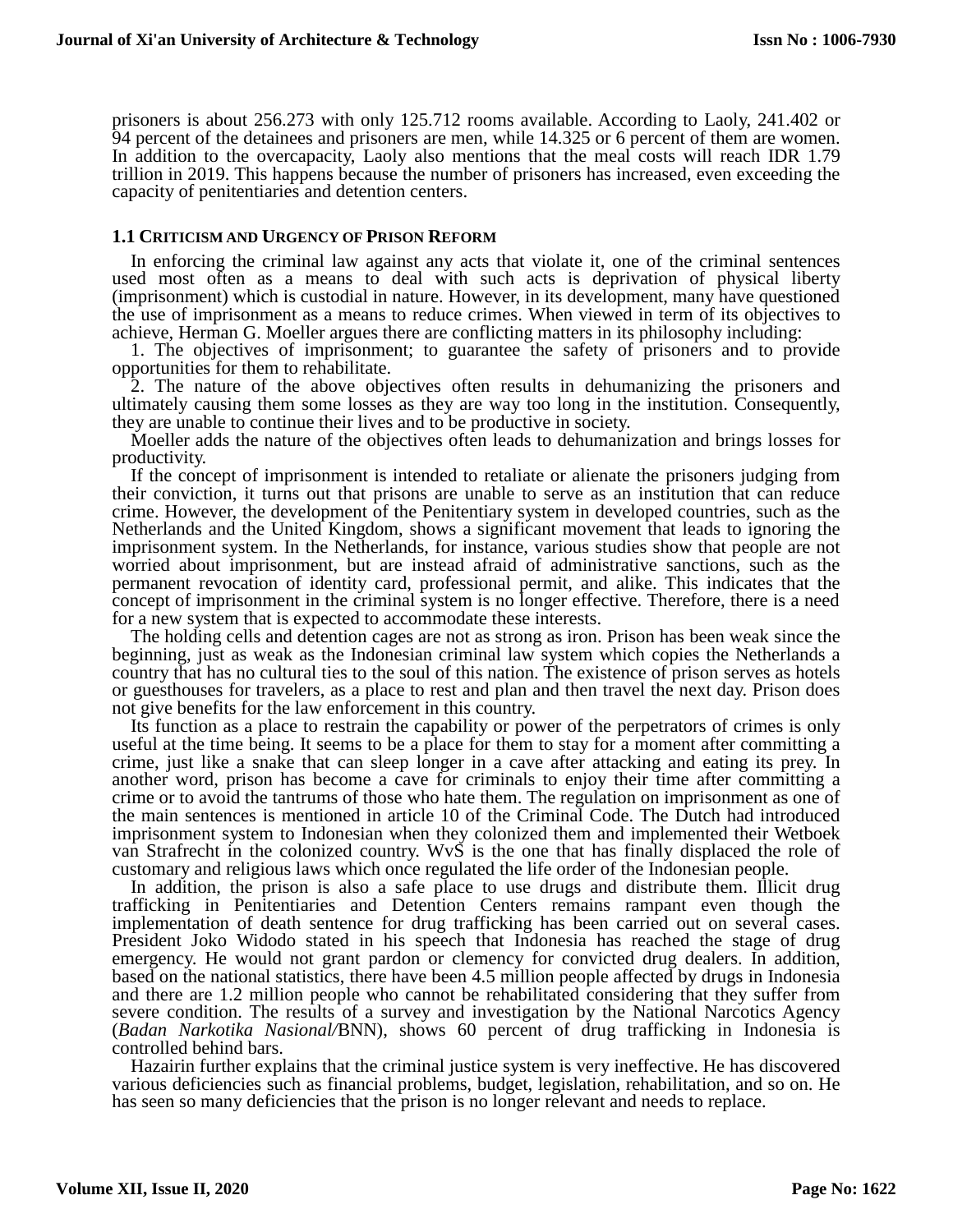Hazairin adds that this country is required to close all prisons and would rather make them as homes for thousands of homeless people who are live in the streets or under bridges. The state budget which is initially allocated for prisons every year can be transferred to the homeless. As long as there are prisons, it means the country is more concerned with criminals. It feeds the criminals, but starves the homeless.

#### **1.2 SENTENCING ALTERNATIVES AS A SOLUTION FOR OVERCROWDING PRISONS IN INDONESIA**

In various countries, the criminal law thinking has developed. In its development, conservative legal thinking is fully left to a country. Countries that represent autocracy tend to reject a change as they prefer conservative thinking. Here, the law is only considered as a tool to maintain security and order. On the contrary, democratic countries tend to welcome and accept new forms of thinking. In Indonesia, for example, the development of criminal law is still at the low level and has not properly been implemented. It is clearly seen that the Indonesian law is under the shadow of colonialism, especially the Criminal Code (KUHP) which depends on the Dutch legal system forming the Indonesian law.

The criminal law reform, especially in criminal proceedings in term of non-custodial sentences is certainly not a baseless idea. If viewed from the sentences that are currently implemented, they are in fact ineffective to deter the criminals from committing another crime. There are many perpetrators who commit new crimes. In the meantime, if seen from the capacity of penitentiaries, over capacity happened in 2018 as stated by the Ministry of Law and Human Rights. This refers to the total number of prisoners and detainees reaching 255 thousand people.

According to the Minister of Law and Human Rights, on the one hand, the number of prisoners and detainees is more than the capacity of the available detention rooms. The total number of prisoners and detainees is equal to 256.273 people while the capacity of detention rooms can only accommodate 125.712 rooms. According to the Minister, 241.402 or 94 percent of the detainees and prisoners are men, while 14.325 or 6 percent of them are women. In addition to the over capacity, the Minister also mentions that the meal costs will reach IDR 1.79 trillion in 2019. This happens because the number of prisoners has increased, even exceeding the capacity of penitentiaries and detention centers.

On the other hand, the Institute for Criminal Justice Reform (ICJR) mentions the Penitentiaries and Detention Centers in Indonesia showed no sign of a decline in the number of prisoners and detainees in the last 5 years. The latest data from the Directorate General of Correctional Affairs in August 2018 records the condition of detention centers and prisons in Indonesia stands at 199%. This means the number of the detention centers and prisons has nowadays exceeded its capacity by almost 100% in comparison. The following table illustrates the prison conditions in Indonesia in the past 5 years

According to the above data, which is processed from the penal system database, it appears that imprisonment is very dominantly used as a sentence and tends to be overused in the criminal justice system in Indonesia.

In addition to the issues on criminal sentences, criminal law is directly in contact with human rights, especially the right to freedom or independence, which is in this case limited by imprisonment or confinement. In certain circumstances, it can revoke a person's right to life. Since the process, it has the potential to cause violations to Human Rights by force such as arrest, detention, search warrant, seizure and interrogation.

Because of its association with human rights, criminal law is very sensitive to any violations. When Montesquieu, J. J. Rousseau and John Locke pioneered the French revolution, they demanded the codification of laws, especially criminal law. With such codification, the public can identify which actions are accepted and which ones are prohibited to create legal certainty.

The legal needs and the role of law have changed and developed from time to time. Such change and development in the sense of the Criminal Law reform has experienced three stages. In the first stage, for instance, the criminal law is no longer integrated with the authorities, but it has become their instrument of control. As the second stage, the law is based on humanity. In the third stage, it is oriented to science and technology in the way the concept of benefits, certainty and justice in the field of law is upheld. The development of criminal law in latter stage is in line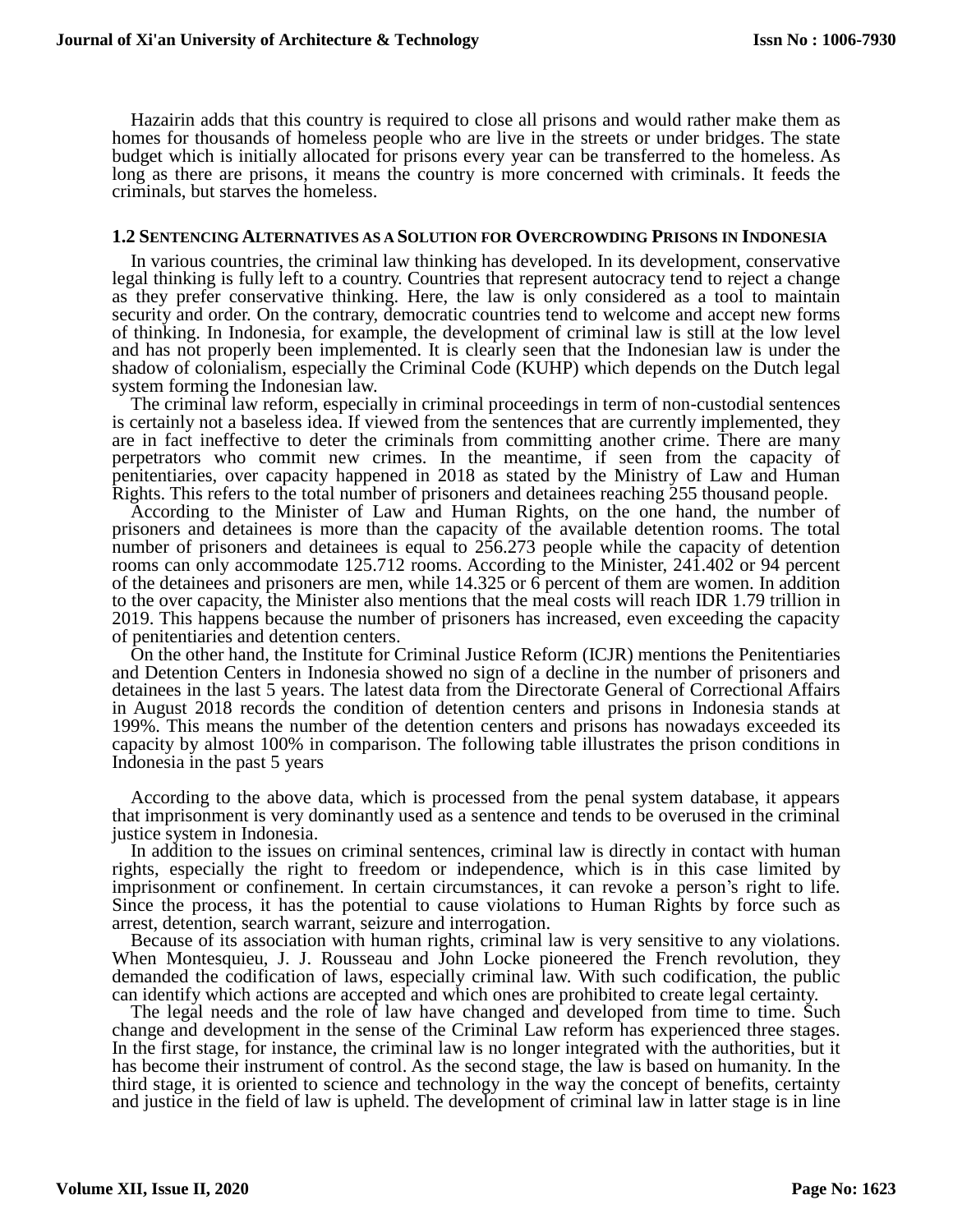with Indonesia's national goals, which emphasize that the law is directly in contact with social welfare as the goal of the modern legal state, the welfare state. The Founding Fathers of Indonesia as a state have got brilliant thought on the goals of the modern state since 1945, where the principle of the welfare state is included in article IV of the 1945 Constitution as one of Indonesia's national goals, promoting social welfare.

A crime is basically an inseparable part of human life in the world. All human activities including political, social and economic activities can lead to a crime. To this end, the existence of crime does not need to be regretted, but efforts to overcome them must be sought. According to G Peter Hoinagels, to reduce crimes as hard as possible prior to the existing situations and conditions, criminal politics can be applied as follows:

- 1. The application of criminal law;
- 2. Prevention without punishment;
- 3. The influence of public view of crime and punishment through mass media.

Therefore, crimes can generally be prevented with two efforts, criminal law and non-criminal law. Efforts to reduce them through the criminal line, on the one hand, focus more on the repressive nature (an action is taken after a crime occurs). On the other hand, non-criminal efforts focus on the nature of preventives (creating wisdom before criminal acts).

#### **2 RESULTS AND DISCUSSION**

Crime prevention through criminal law is an activity that is preceded by the identification of criminal acts (criminalization) and the determination of sanctions that can be imposed on perpetrators of the acts. Sentences in criminal law are sanctions that must be paid for any actions that have harmed victims and society in general. Such condition actually often distances the criminal law from its objective, social welfare. To that end, the determination and imposition of sanctions should be carried out with serious considerations, hoping that the criminal law will protect the state interest, victims and perpetrators of crimes.

In 1975, William Rentzmann, a Danish Director General of Correctional Affairs, proposed 23 sentencing alternatives. Some of them are common in the Western European legislation such as criminal fines and conditional sentences, but some are new and are still limited. In 1985, a list of sentencing alternatives was again issued and applied by the member states of the European Council. Some of the alternatives seem to be revocation of certain rights listed in the legislation, so that judges have a wider selection of decisions in imposing sanctions. However, in reality, this system is not widely applied and consequently causes the revocation of these rights to not be perceived as a crime which is comparable to a short prison sentence.

The UN Minimum Standards for Non-custodial measures (Tokyo Rules) encourage alternatives for detention and imprisonment, as a step to reduce prison overcrowding and to meet the needs of social reintegration for perpetrators of crime in the community more effectively. This step requires the availability of various non-custodial sentences in criminal law which are suitable for various types of violations, and applicable to any individual cases of each violator. This availability is clearly needed as a first step to increase the use of sentencing alternatives in reality

The alternatives or non-detention policies may include:

1. Criminal Supervision

Muladi mentions that "in criminal supervision, the perpetrators of crime with certain criteria (actions and circumstances) are decided to have an opportunity to return to the community to be good human beings and useful for their community under the supervision, assistance, support and guidance from supervisory officials." In this case, there are efforts to prevent and protect them from bad influences that could occur if they are put in prison.

In addition, the perpetrators of crime who are subject to criminal supervision are also given the opportunity to live their lives normally as an individual, family member, community member and citizen while remaining to be under parole to carry out the conditions determined by the court .

Muladi adds the sentencing alternatives in term of criminal supervision (parole or probation) has advantages if viewed from the person being charged, as follow:

a. providing an opportunity for the person being charged to improve themselves in the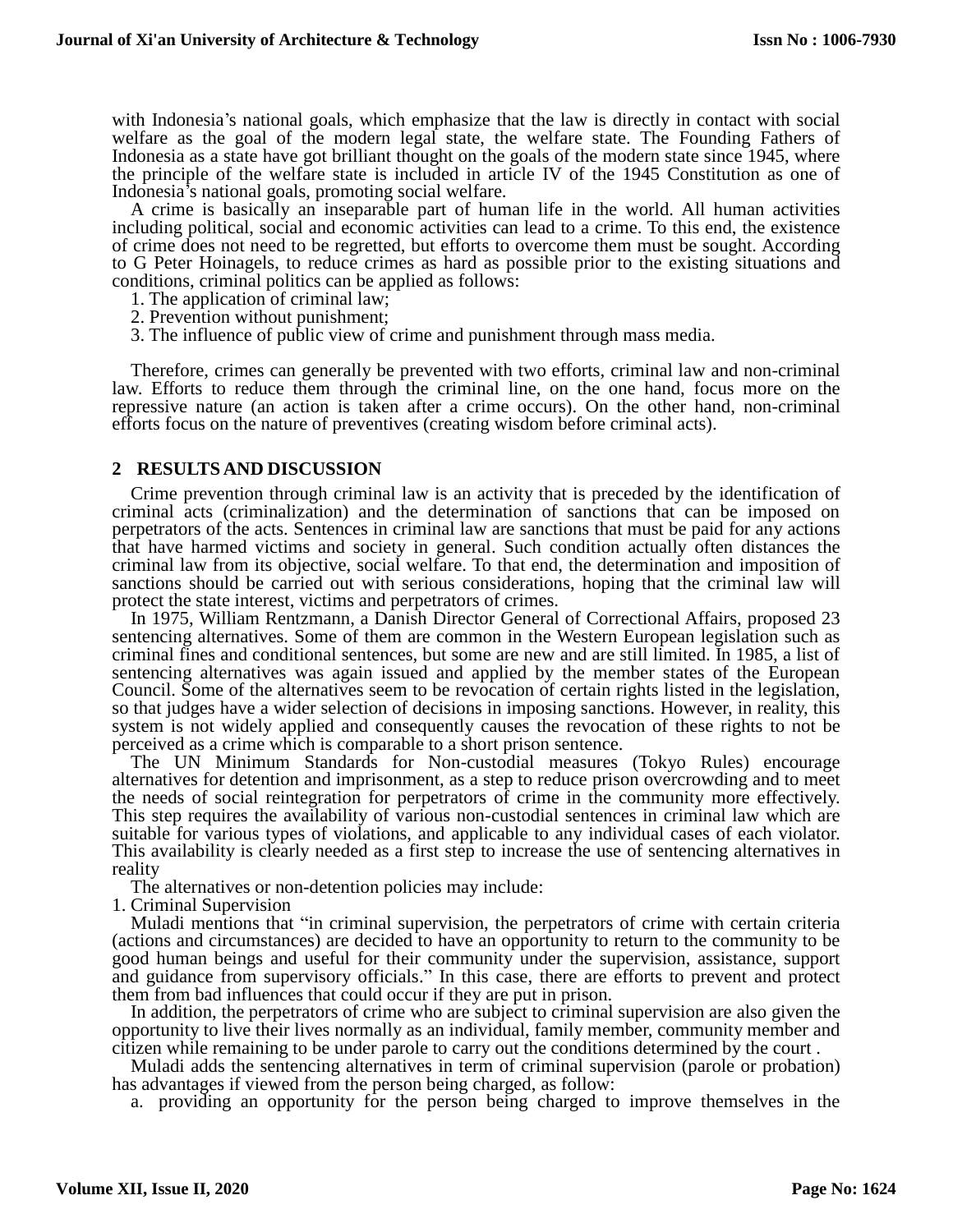community as long as their welfare in this case is considered more important than the risk that may be suffered by the community if they are being released. In order to give such opportunity, the most important requirement is their mental health.

- b. allowing them to continue their life as a human being, which is in accordance with the values that exist in society.
- c. preventing the stigma caused by deprivation of independence.
- d. Financially, granting probation or parole for the person being charged to have correctional activities outside the institution will be cheaper than having them within the institution.
- 2. Social Work

Social work, also known as "a community service order" comes from Europe. It is a type of criminal sentences for the perpetrators of crime by doing useful work to avoid deprivation of liberty. This type of sentencing has been known in Germany since the Middle Ages, and is imposed on the perpetrators who are sentenced to pay fines but are unable to do so, so they are obliged to do some work which is beneficial to society such as building canals and city walls without paychecks. At the end of the nineteenth and the early twentieth centuries, social work began to be listed as an alternative to deprivation of liberty and fines in criminal legislation in European countries, including Germany, Switzerland, Italy and Norway.

In its development, it has undergone modernization, eliminating its nature as a work by force and changing its appearance as a "voluntary obligation" in order to avoid deprivation of liberty. It has also played as an alternative to short-term prison sentence under framework of conditional sentencing.

Basically, social work as an alternative to imprisonment will eliminate the negative impacts of life in prison and give a chance for the person being charged to prove themselves as their social work can be directly seen by the community and give them benefits. In practice, such social work can happen in hospitals, orphanages, elderly homes, schools or other social institutions, and is adjusted to their profession, expertise and skills. This can also reduce prison overcrowding, which greatly affects the prison construction.

In addition to the two sentencing alternatives, there are, in fact, many concepts that offer nonimprisonment penalties such as fines, compensation, restorative justice and so on.

## **3 CONCLUSION**

Imprisonment has nowadays been applied in various criminal sanctions. If, for example, it is intended to retaliate or alienate the perpetrators of crime, it will not be able to play as an institution that can reduce crime and prison overcrowding at the same time. Various phenomena indicate that the concept of imprisonment in the criminal system is proven ineffective. Therefore, there is a need for a new system that is expected to be able to overcome problems without prison sentence such as criminal supervision, social work, fines, compensation and restorative justice.

## **REFERENCES**

- [1] J Barda Nawawi Arief, *Bunga Rampai Kebijakan Hukum Pidana,* PT Citra Aditya Bakti, Bandung, 2002.
- [2] Bakhri, Syaiful, *Kebijakan Kriminal dalam Perspektif Pembaruan Sistem Peradilan Pidana Indonesia* (Jakarta: P3IH and Total Media 2010)
- [3] *Denda dan Korupsi*(Yogyakarta: Total Media 2009)
- [4] Faizin, Negara Tanpa Penjara: Analisis Terhadap Pemikiran Hazairin., Skripsi, 2010
- [5] Kantor PBB untuk Narkoba dan Kejahatan/UNODC, Panduan tentang Strategi untuk mengurangi Kepadatan dalam Penjara., 2013.
- [6] Kansil, Fernando I., Sanksi Pidana dalam Sistem Pemidanaan Menurut KUHP dan di Luar KUHP,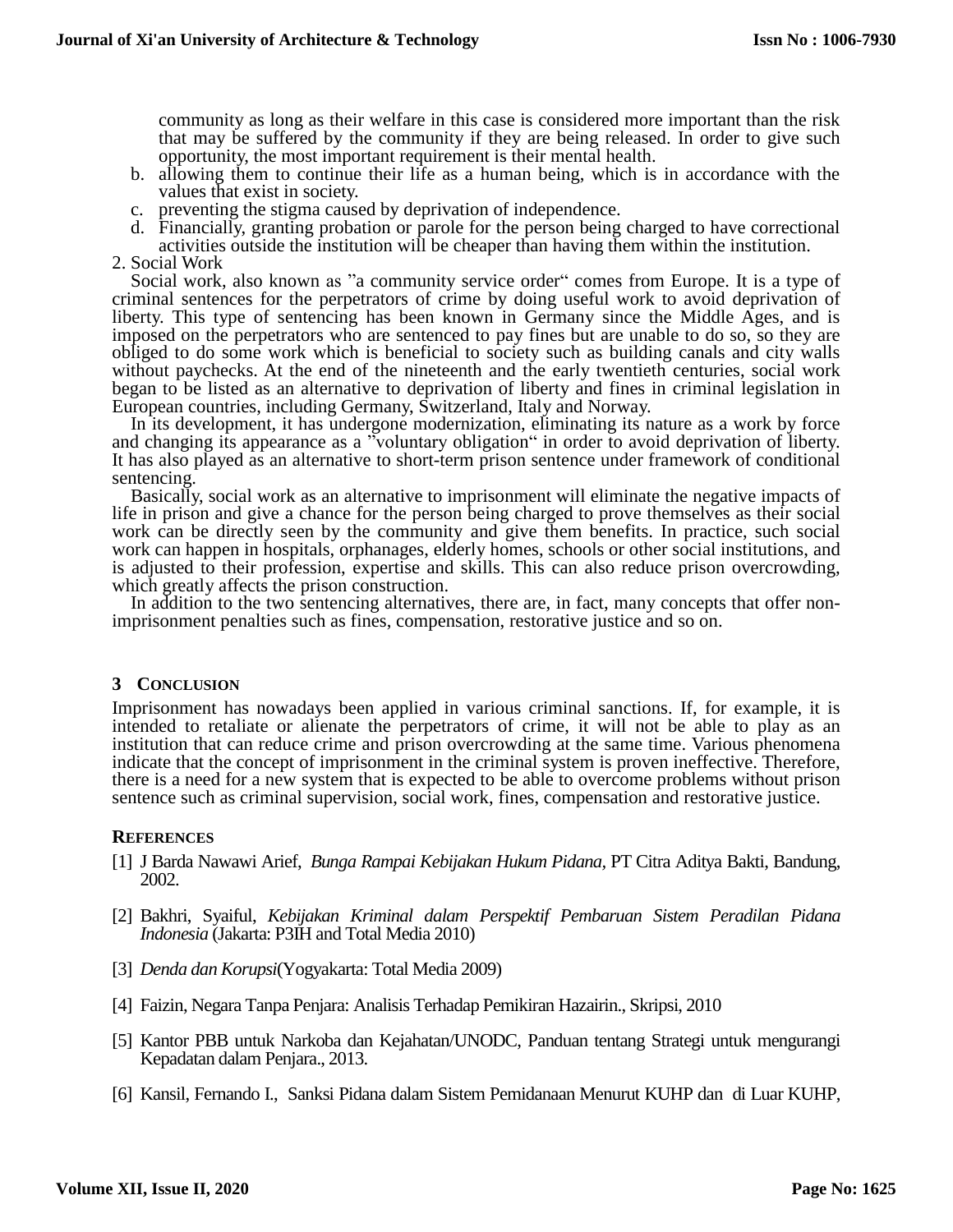*Jurnal Lex Crimen*, 2014.

- [7] Hikmawati, Puteri, Pidana Pengawasan Sebagai Pengganti Pidana Bersyarat Menuju Keadilan Restoratif, *Jurnal Negara Hukum.,* Vol. 7., 2016.
- *[8]* Lilik Mulyadi, *Pergeseran Perspektif dan Praktik Dari Mahkamah Agung Republik Indonesia Mengenai Putusan Pemidanaan.*
- [9] \_\_\_\_\_\_\_\_\_\_, cited from Barda Nawawi Arief, *Bunga Rampai Kebijakan Pidana,* PT. Citra Aditya Bakti, Bandung, 1996.
- [10] \_\_\_\_\_\_\_\_\_\_, cited from Herbert L. Packer, *The Limits of the Criminals Sanctions,* Stanford University Press, California, 1968.
- [11] \_\_\_\_\_\_\_\_\_\_, *Peradilan Bom Bali*, Penerbit PT Djambatan, Jakarta, 2007*.*
- [12] Marpaung, Leden, *Asas-Teori-Praktek Hukum Pidana,* Jakarta: Sinar Grafika, 2005
- [13] Muladi and Barda NawawiArief, *Teori-Teori Dan Kebijakan Pidana*, Penerbit PT. Alumni, Bandung, 1984.
- [14] Sudaryono and Natangsa Surbakti, *Buku Pegangan Kuliah Hukum Pidana,* UMS Press, 2005
- [15] Satjipto Rahadjo, *Sistem Peradilan Pidana dalam Wacana Kontrol Sosial,* Jurnal Hukum Pidana dan Kriminologi, Vol. I/Nomor I/1998, PT. Citra Aditya Bakti, Bandung, 1998
- [16] Siswanta, Slamet, Pidana Pengawasan dalam Sistem Pemidanaan di Indonesia, Tesis, Univ. Diponegoro, 2007.
- [17] Simarmata, Berlian, Menanti Pelaksanaan Penahanan dan Pidana Penjara yang Lebih Humanis di Indonesia, *Jurnal Konstutusi*., Vol. 7, 2010
- [18] Sahabuddin, S., Kebijakan Penanggulangan Kejahatan dengan Sanksi Ganti Rugi (Politik Hukum Rancangan KUHP Baru terhadap Kejahatan Pencurian)., artikel.
- [19] Suhayati, Monika., Penegakan Hukum Peredaran Narkoba di Lapas dan Rutan., *artikel Info Singkat Hukum.,* vol 7, 2015.
- [20] Sholehuddin., M., *Sistem Sanksi dalam Hukum Pidana Ide dasar Double Track System & Implementasinya*, Penerbit PT. Raja Grafindo Persada, Jakarta, 2003.
- [21] Wibawa, Iskandar, Pidana Kerja Sosial dan Restitusi sebagai Alternatif Pidana Penjara dalam Pembaharuan Hukum Pidana Indonesia., *Jurnal Media Hukum*, Vol. 24, 2017.
- [22] [http://trulyhitosoro.blogspot.com/2008/07/pidana-alternatif-sebagai-pengganti.html accessed on](http://trulyhitosoro.blogspot.com/2008/07/pidana-alternatif-sebagai-pengganti.html%20accessed%20on%20August%2013)  [August](http://trulyhitosoro.blogspot.com/2008/07/pidana-alternatif-sebagai-pengganti.html%20accessed%20on%20August%2013) 13, 2019.
- [23] [https://news.okezone.com/read/2018/12/27/337/1996582/menkumham-sebut-lapas-di-indonesia](https://news.okezone.com/read/2018/12/27/337/1996582/menkumham-sebut-lapas-di-indonesia-over-kapasitas)[over-kapasitas,](https://news.okezone.com/read/2018/12/27/337/1996582/menkumham-sebut-lapas-di-indonesia-over-kapasitas) accessed on January 2, 2019
- [24] [https://nasional.kompas.com/read/2018/12/27/15413471/jumlah-napi-bertambah-biaya-makan](https://nasional.kompas.com/read/2018/12/27/15413471/jumlah-napi-bertambah-biaya-makan-capai-rp-17-triliun)[capai-rp-17-triliun](https://nasional.kompas.com/read/2018/12/27/15413471/jumlah-napi-bertambah-biaya-makan-capai-rp-17-triliun)

[Diki Rafiqi,](https://www.qureta.com/profile/Diki) Pidana kerja social sebagai alternative pemidanaan di Indonesia [https://www.qureta.com/post/pidana-kerja-sosial-sebagai-alternatif-pemidanaan-di-indonesia.](https://www.qureta.com/post/pidana-kerja-sosial-sebagai-alternatif-pemidanaan-di-indonesia), accessed on August 12, 2019.